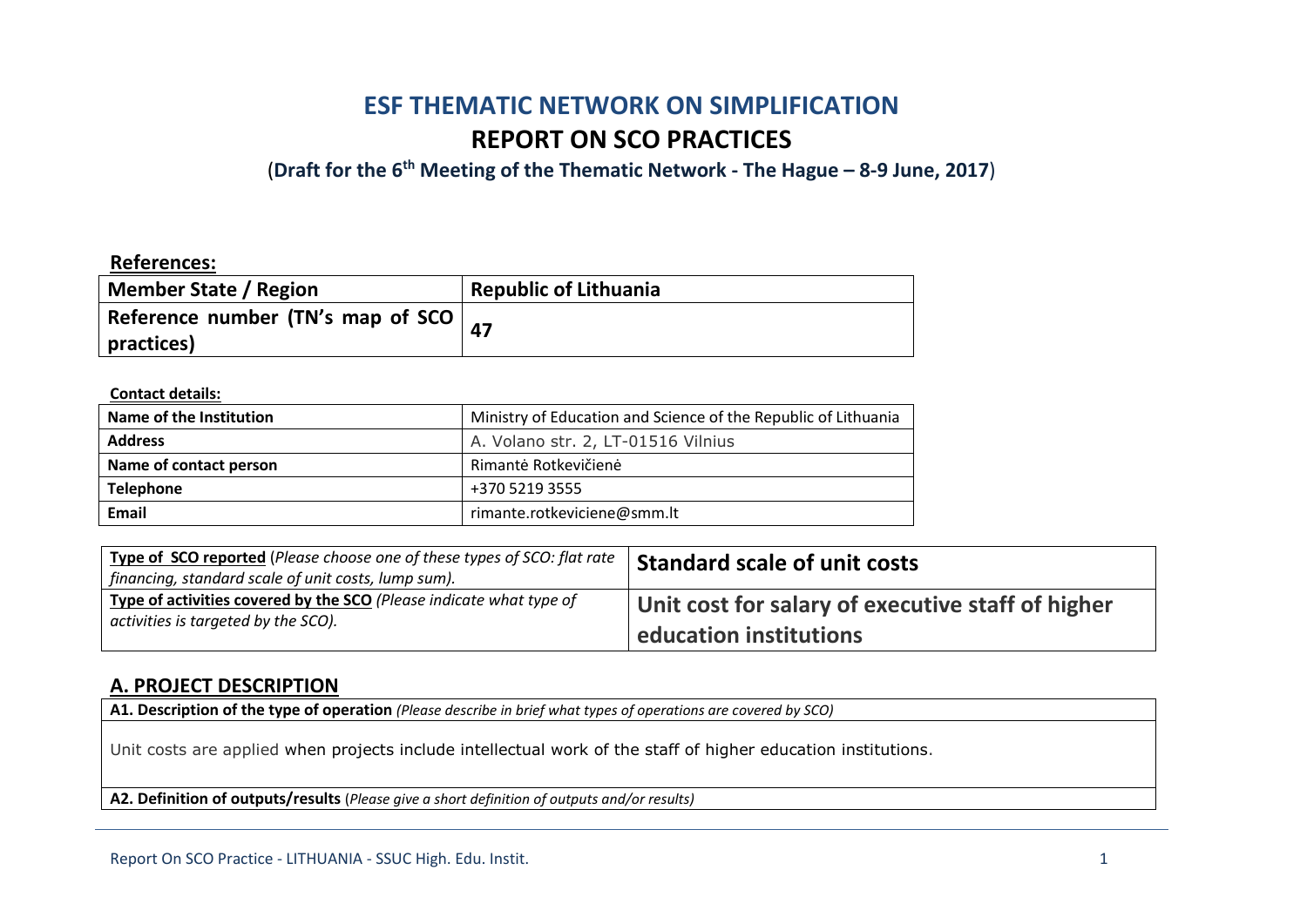Unit costs are set for salary costs per working hour per person when the project executive staff is the staff of higher education institution. Amounts were calculated based on "Erasmus+" Programme. Outputs/results may vary project by project, depending on the aim of the project. Outputs are intellectual tasks evaluated by working hours (e. g. reviewed university's study program and renewed according the requirements, etc).

**A3. Beneficiaries** *(please indicate the types of beneficiaries involved in the operations covered by SCO)*

Institutions providing higher education (universities, colleges).

**A4. Target group(s)** *(Please list target groups within projects covered by SCO)*

- 1. Students
- 2. Teachers, trainers

### **B. METHODOLOGY AND CALCULATION METHOD**

**B.1 Methodology** *(please indicate which methodology/ies has/have been used: Fair, equitable and verifiable method / use of existing EU schemes for similar types of operation and beneficiary / Use of existing own national schemes for similar types of operations and beneficiaries / use of rates and specific methods enshrined in the regulation or in a delegated act / use of a draft budget /combination of methodologies). Please indicate if the concerned SCO has been covered by Art. 14(1) ESF)*

Use of existing EU schemes for similar types of operation and beneficiary

**B.2 Calculation Methods** *(please describe how the calculations have been made)*

Erasmus+ Programme rates (used as unit costs under the *Key Action 2 Strategic Partnerships*) for staff performing intellectual tasks (rates for a country group including Lithuania) were taken as a basis for this unit cost. Analyses and comparison of the tasks performed under Erasmus+ and tasks to be performed under 2014-2020 Operational programme has been carried out.

The unit costs differ for the three categories of staff (team/activity leader; lecturer/expert/researcher; technical staff). Administrative staff (the category used in Erasmus+) is not included, as it is paid under the indirect cost category.

Additionally wages of the staff of national higher education institutions were analysed and compared with the above mentioned Erasmus+ rates. The analyses showed that "Erasmus+" fees highly correspond with the national wage rates of the concerned staff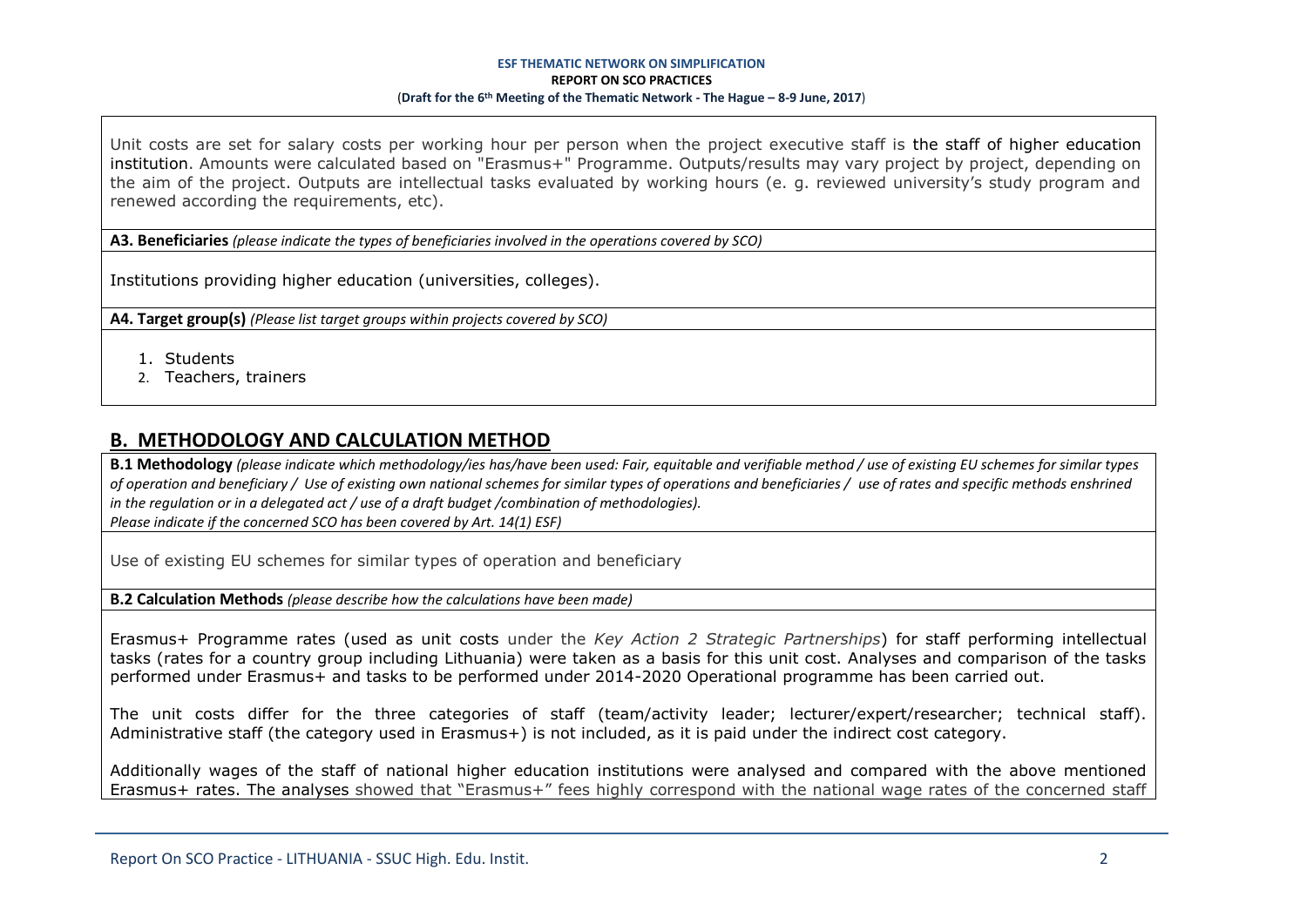and discrepancies both ways are insignificant.

Erasmus+ rates per day were further recalculated to be used per working hour (by dividing a day rate by 8 hours).

**B.3 Data source** *(please indicate the type of data used and the data source)*

A combination of data has been used:

- Erasmus+ rates for staff performing intellectual tasks (rates for Lithuania);
- Data from the national higher education institutions on the wages of staff.

### **C. IMPLEMENTATION OF SCO**

(*Please describe in brief what implementationrules and conditions have been set out)*

Beneficiary costs are reimbursed based on the number of actual working hours and output provided (depends on the project). The position (category) of staff in the project has to be verified by employment documents.

### **D. AUDIT TRAIL**

*(Please provide a brief description of the audit trail for the concerned SCO, including documents, key contents/conditions and procedures)*

For the reimbursement the beneficiary has to provide: a summary statement on the working hours of the project staff and calculation of the costs to be reimbursed on the basis of the unit costs; documents setting out a personal job function and duration; information on the achieved results or product created (e.g. a methodology, an updated program of the study, etc.).

### **E. ASSESSMENT BY THE AUDIT AUTHORITY(IES) INCLUDING EVENTUAL EX ANTE ASSESSMENT**

*(If relevant, please explain how the audit authority has been involved in preparation and assessment of the SCO).* 

According to the national rules, the developed unit costs had been verified by the Managing Authority and the Implementing Body. The Audit Authority has not been specifically consulted on the draft of the unit cost.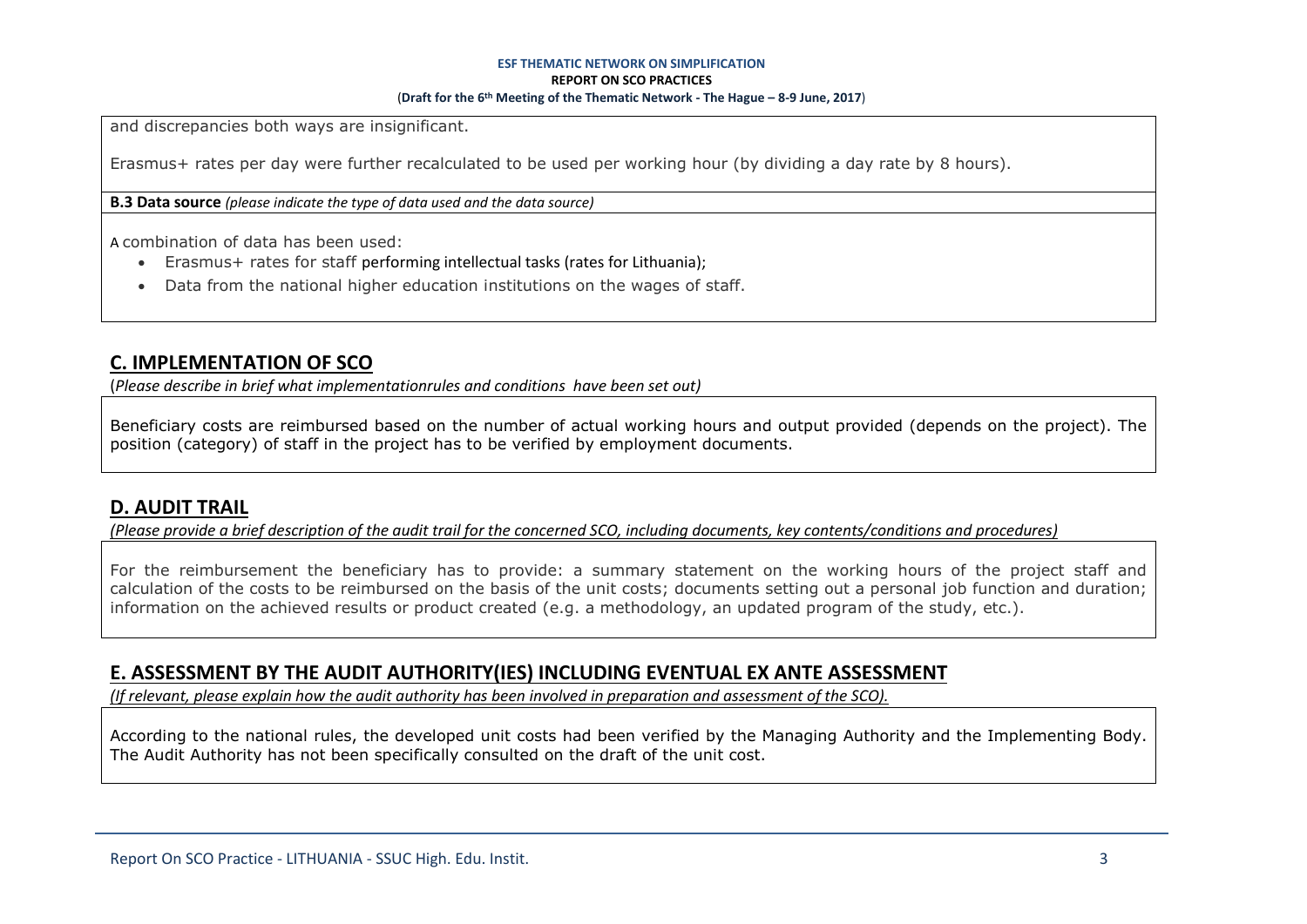# **F. IMPACT OR ADDED VALUE FOR THE MA, BENEFICIARIES AND OTHER STAKEHOLDERS**

*(Please explain how you have perceived impact/added value of the SCO for the MA, beneficiaries and other stakeholders).* 

1. The process of submitting project applications has been simplified – it is easier to fill in an application form. However, applicants shall consider whether they are able to deliver expected outputs/results at the proposed unit costs.

2. The selection process has been simplified and are standardised.

3. Verifications carried out by the Implementing body are focused on outputs/results achieved instead of concentrating on verifying financial documents.

4. All applicants and beneficiaries have equal opportunities: the unit costs are the same for a similar type of operation and beneficiary.

# **G. SPECIFIC ISSUES FACED WITHIN CALCULATION AND IMPLEMENTATION OF THE SCO**

*(Please indicate any issues/problems/challenges you have experienced when setting out or implementing the SCO, i.e. high workload, state aid, public procurement, national legislation, revenues etc.)*

Setting out the standard scale of unit costs was a very long and effort demanding process before the calls for proposals could be launched - data collection from different schools of higher education and their verification, comparison with the wage rates set by the Erasmus+ Programme.

# **H. LESSONS LEARNED AND POINTERS**

*(Please indicate any unforeseen practical implications that have emerged and any key lessons you have learned from the development and implementation of the concerned SCO practice).*

### **I. ANNEXES OR LINKS TO ONLINE DOCUMENTS**

*(Please list documents or links to online documents like complete methodology, calculation methods, documents submitted to the Commission, guidance for MAs and beneficiaries, calls for proposals, audit trail, legal acts etc.).*

List of relevant documents: